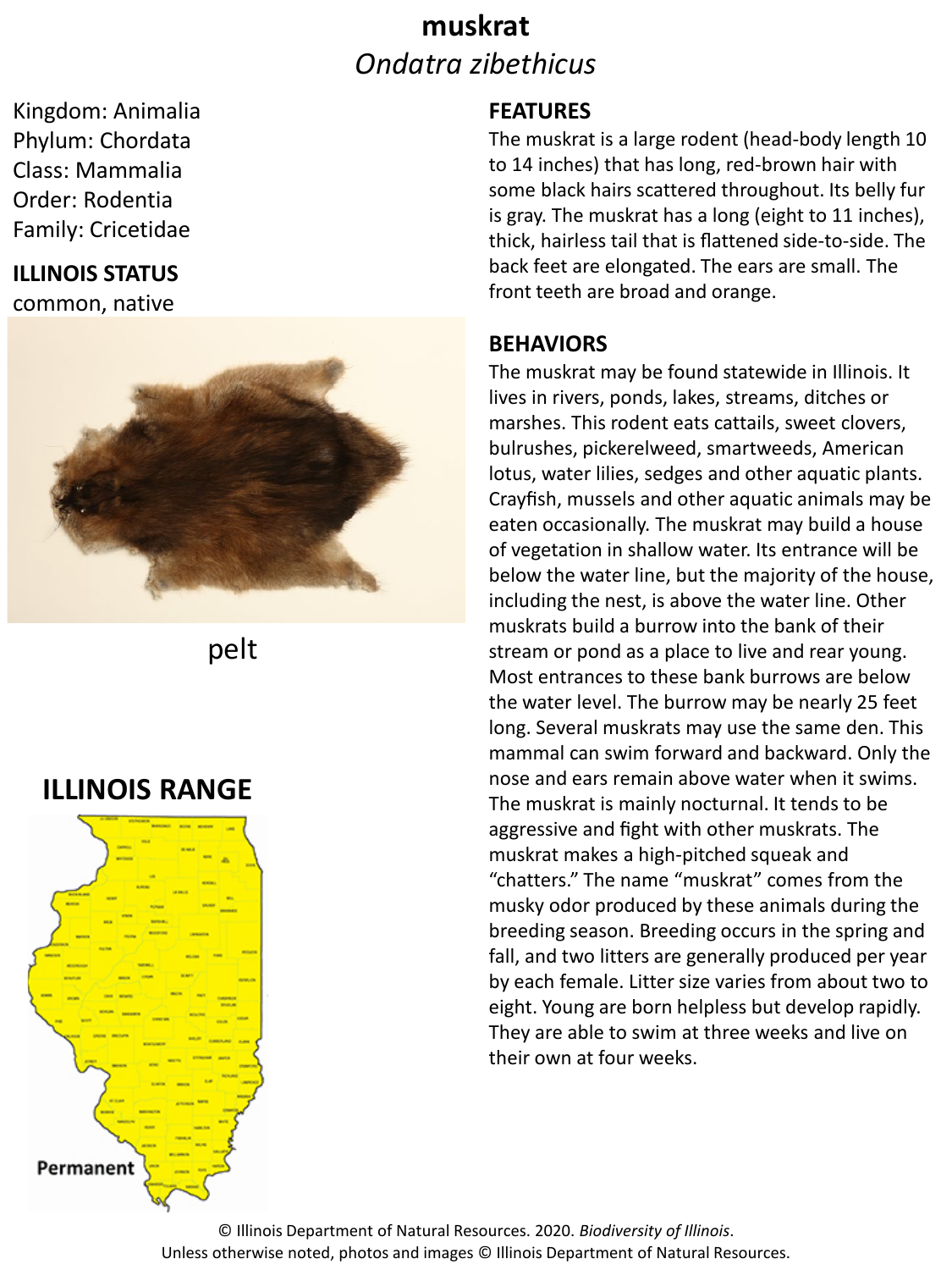



skull lateral and front view



© Illinois Department of Natural Resources. 2020. *Biodiversity of Illinois*. Unless otherwise noted, photos and images © Illinois Department of Natural Resources.